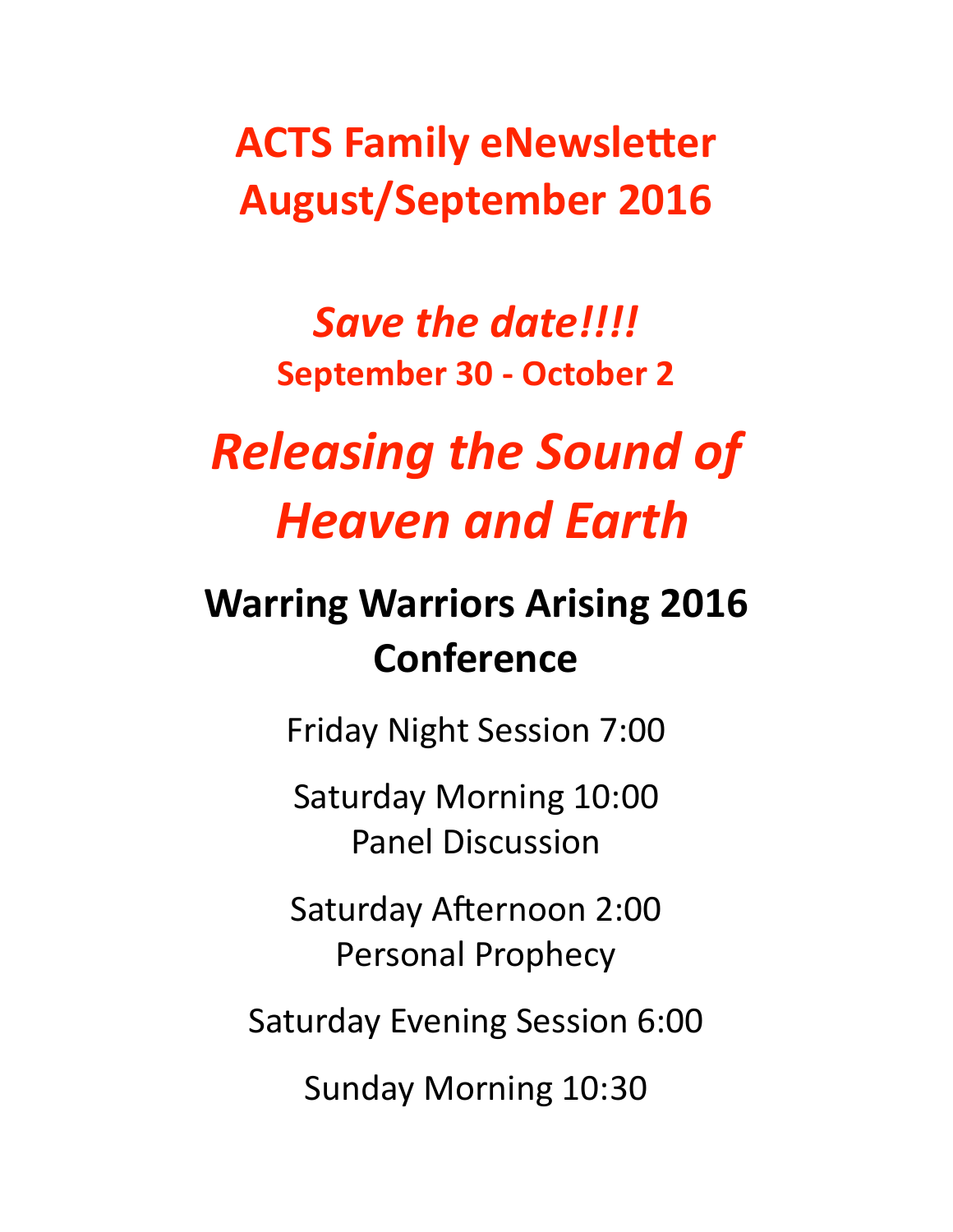### *Coming up for the Youth...*

#### *Six Flags Trip*

watch for details

*Corn Maze*

October 15 or 29 Watch for details

# **Weekly Ministry Opportunities**

Intercessory Prayer Every Tuesday Morning, 9:00

Men's Bible Study Every Friday Morning, 6:00 at ACTS Jonathan Echols 678-887-8462

Jackson County Intercessory Prayer Every Third Tuesday Morning, 9:00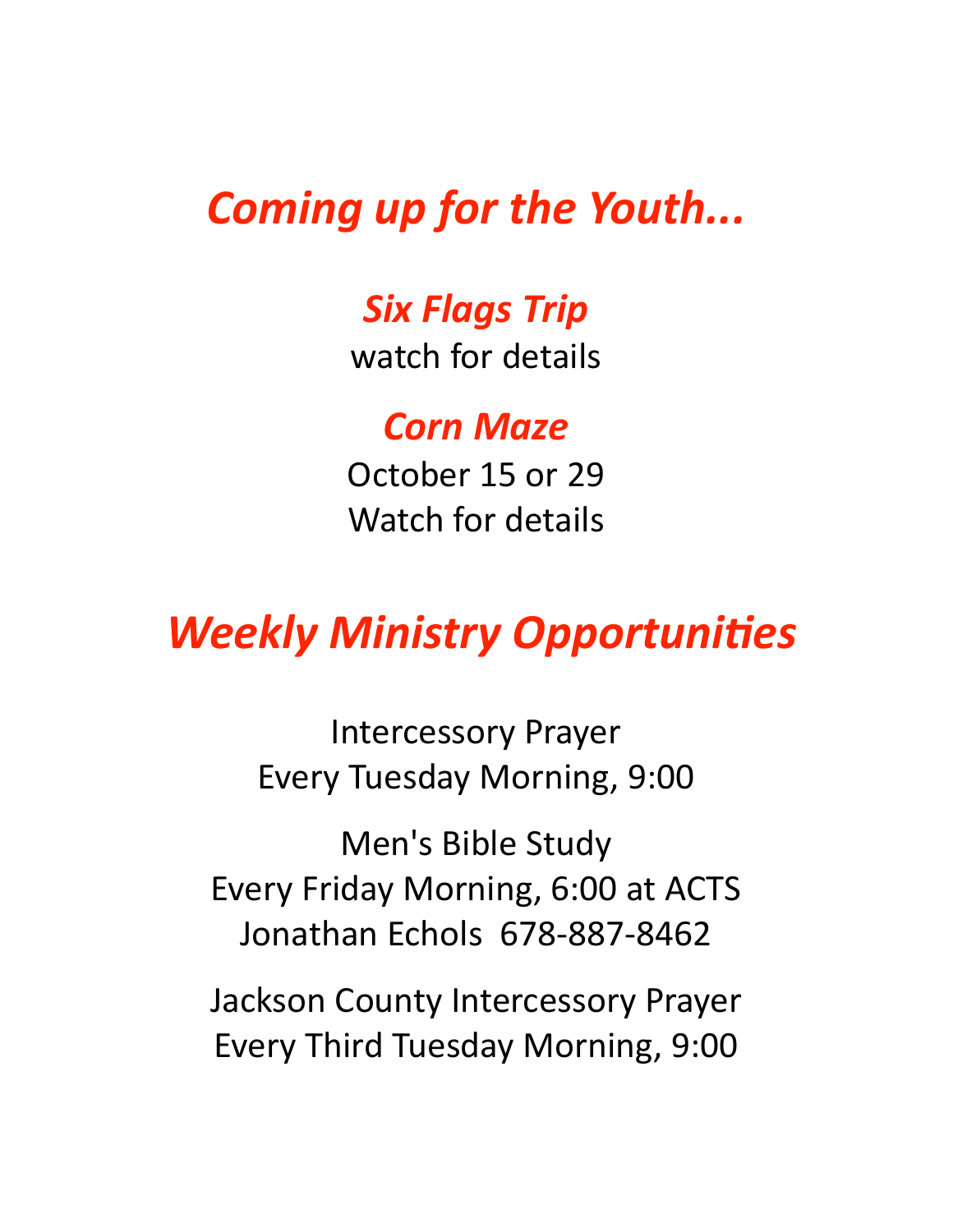Discipleship Class Every Wednesday Night, 7:00

First Friday Prophetic Nights The first Friday evening of each month, 7:00 Everyone welcome Worship and personal prophesies

Saturday Night Soaking Last Saturday Night Each Month, 7:00

### *Want to be involved in some other way?*

We always need volunteers in Children's Church and Nursery. For more information about how you can be involved, call Ashley Speir (706)621-1332 or Lisa Hays (770)882-1658

We also need help with custodial duties... Do you have any idea what an honor it is to be a custodian in the House of God? It is a priestly duty!